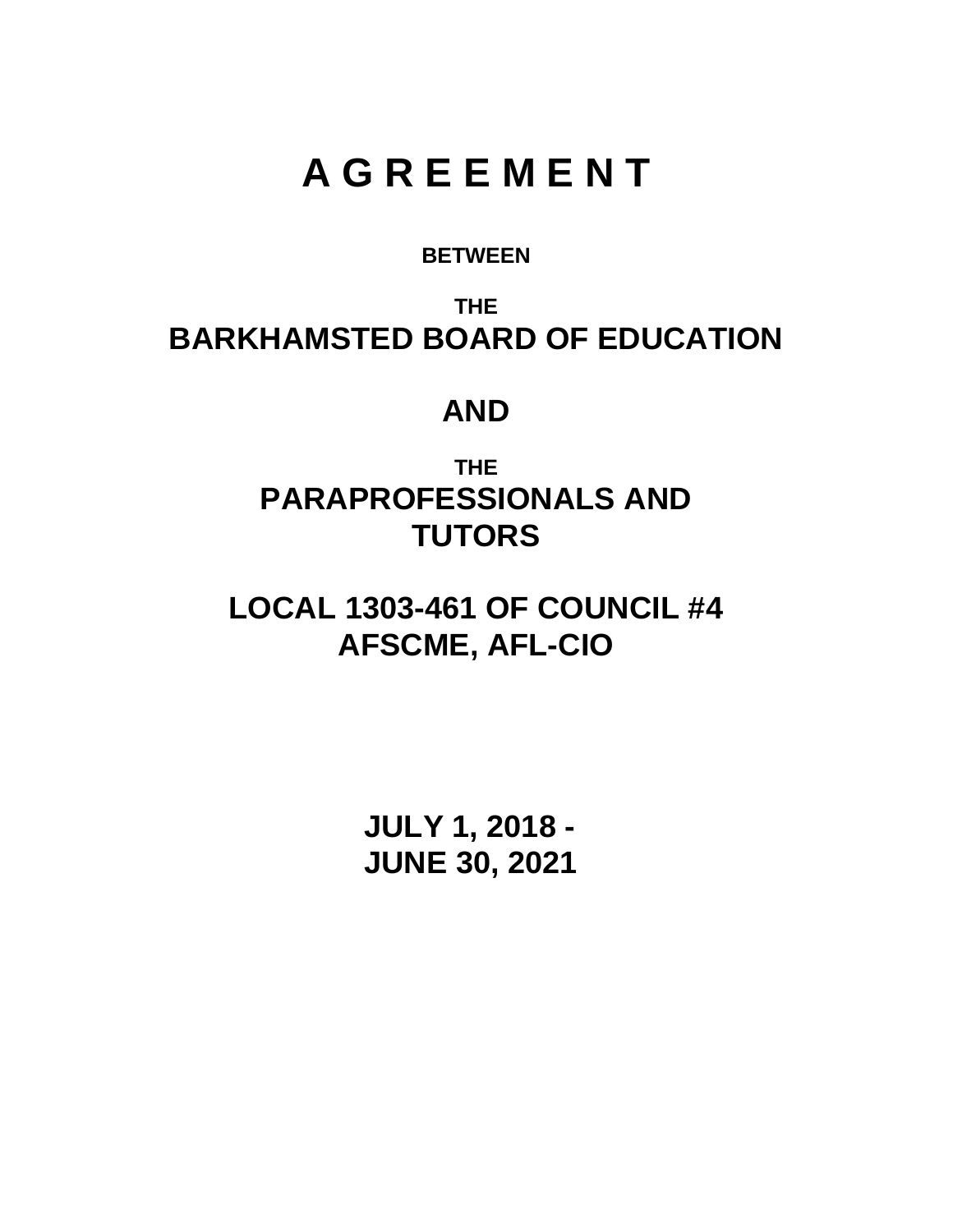# **ARTICLE I RECOGNITION**

The Board hereby recognizes the Union as the exclusive collective bargaining agent for the purpose of collective bargaining with respect to rates of pay, wages, hours of employment and other conditions of employment for the bargaining unit consisting of all paraprofessionals and tutors employed by the Barkhamsted Public Schools, excluding supervisory employees and any other employees excluded by the Act, as set forth in Connecticut State Board of Labor Relations Decision and Certification of Representative, Case No. 2013-MBA-426.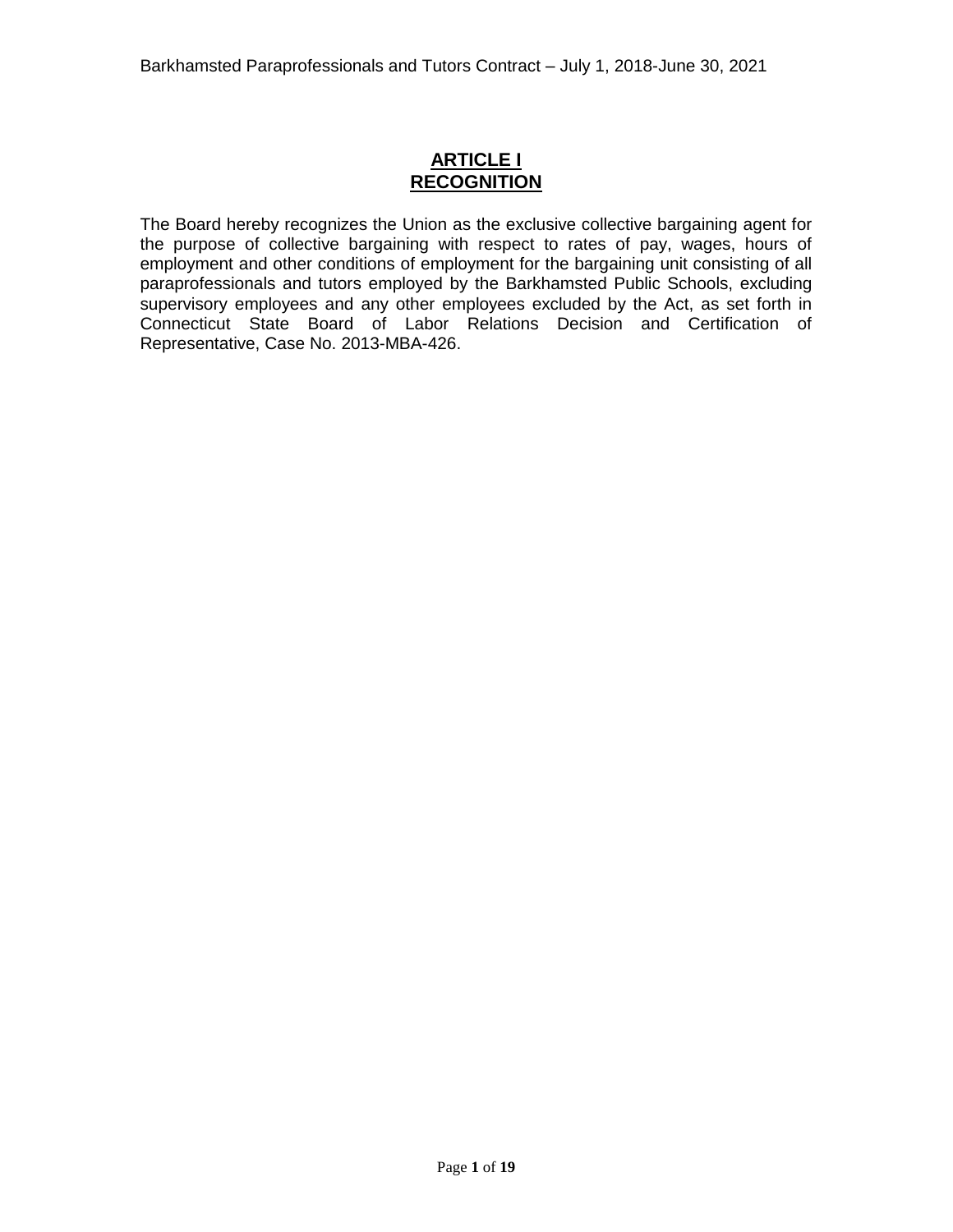# **ARTICLE II UNION SECURITY**

### Section 2.1

It shall be a condition of employment that all employees covered by this Agreement and hired on or after its effective date shall, on the thirty-first (31st) day following the beginning of such employment become and remain members in good standing in the Union or pay a service fee as designated by the Union. The service fee designated by the Union shall be in accordance with the law.

# Section 2.2

The Board agrees to deduct Union dues or service fees from the paycheck of each employee within the bargaining unit who has signed an authorization deduction card, as certified by the Treasurer or other authorized official of the Union Deductions shall be made the first pay period of each month.

#### Section 2.3

The total amount deducted each month in accordance with the provisions of this contract will be remitted by the Board together with a list of the employees from whose wages such deductions have been made, to such individual and Council #4 as shall be specified by the Union. Such remittance shall be made by the last day of the month in which deductions are made.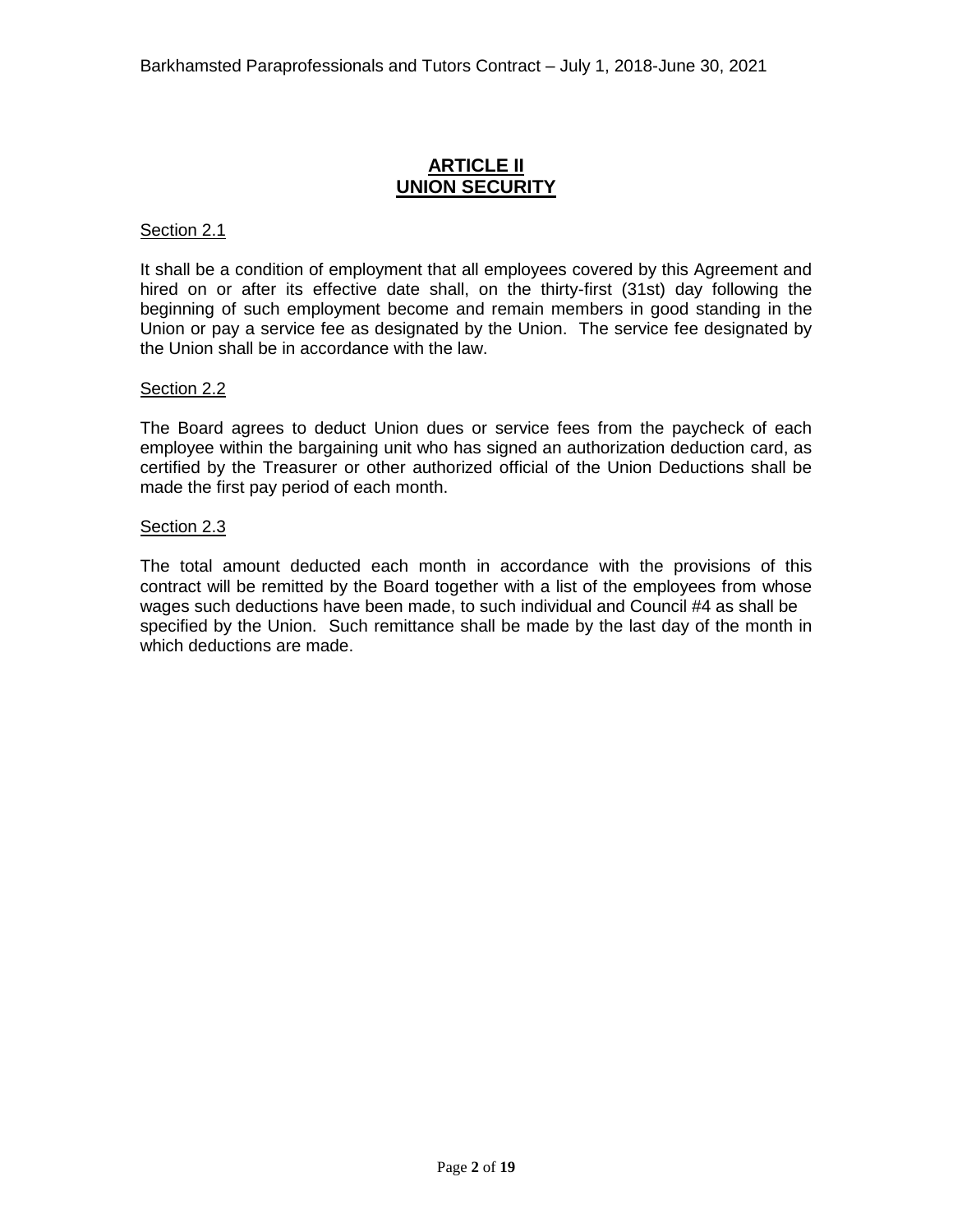# **ARTICLE III SENIORITY, LAYOFF AND RECALL**

# Section 3.1

Seniority consists of all continuous service with the Board, including authorized leaves of absence.

# Section 3.2

The Board shall prepare an annual list of all employees covered by this Agreement and such list shall set forth each employee's date of hire, job classification, and rate of pay. A copy of this list shall be furnished to the Union during the month of August.

#### Section 3.3

An employee shall lose his/her seniority if he or she quits or resigns without good cause attributable to the Employer, or is discharged for just cause.

#### Section 3.4

a) In the event of a reduction in or a proposed reduction in the number of employees, seniority within classification shall be used in determining which employee shall be laid off first. Where a layoff is permissible under these circumstances, the procedures set out in (b) apply. The Board reserves the right to retain employees in the bargaining unit with specialized training or certification (excluding teacher certification) that is essential at that time; provided, however, if the more senior employee can be trained or certified (excluding teacher certification) within a two week period, then seniority shall govern. The Union President shall be given notice of training opportunities provided to any bargaining unit employee

b) 1. An employee scheduled for layoff may bump into a lower classification, if he/she has greater seniority and is qualified to perform the work of the employee he/she would bump.

2. The Superintendent of Schools or his/her designee, shall notify the Union President within five days of the Board's decision regarding a reduction in force.

3. Before any layoff takes place within the bargaining unit, all newly hired probationary employees shall be laid off first**.**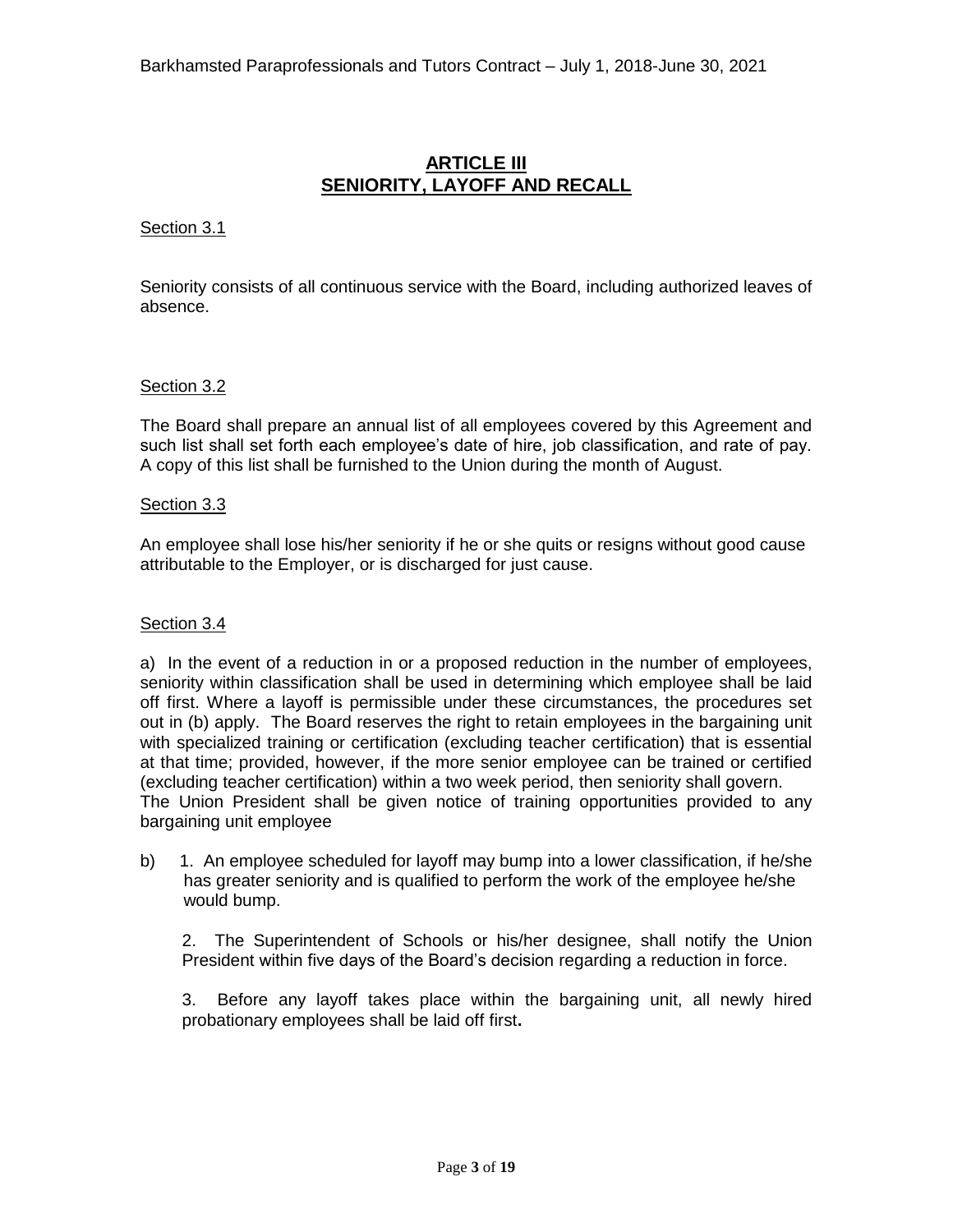# Section 3.5

Employees who are laid off under this Article shall have recall rights as follows:

a) The affected employee shall notify the Superintendent in writing at the time of layoff that he/she requests placement on the recall list;

b) An employee who is laid off shall have recall rights to return to his/her former job; employees on the recall list shall receive copies of all postings;

c) For a period of one year, the affected employee shall have the right to be recalled to the job title from which he/she was laid off or to a position in a lower job classification if the employee is so qualified;

d) No person shall be newly employed until all persons on the recall list have been notified by certified mail, return receipt requested, and such persons either accept reemployment or decline such reemployment offer. An employee who declines an offer of reemployment to his/her classification shall forfeit all recall rights. Employees shall retain recall rights if they decline recall to a lower classification. If a person on the recall list fails to respond within seven (7) calendar days of receipt of a certified letter notifying the employee of a recall opportunity, the employee shall lose recall rights and be eliminated from the recall list; and

e) It shall be the responsibility of the person on the recall list for keeping the Board informed of the individual's current address. Notice of job openings will be sent via certified mail, return receipt requested, to the individual's most recent address.

f) An employee who is recalled shall return to the same step as he/she had achieved at the time of layoff, but in the classification of the new position.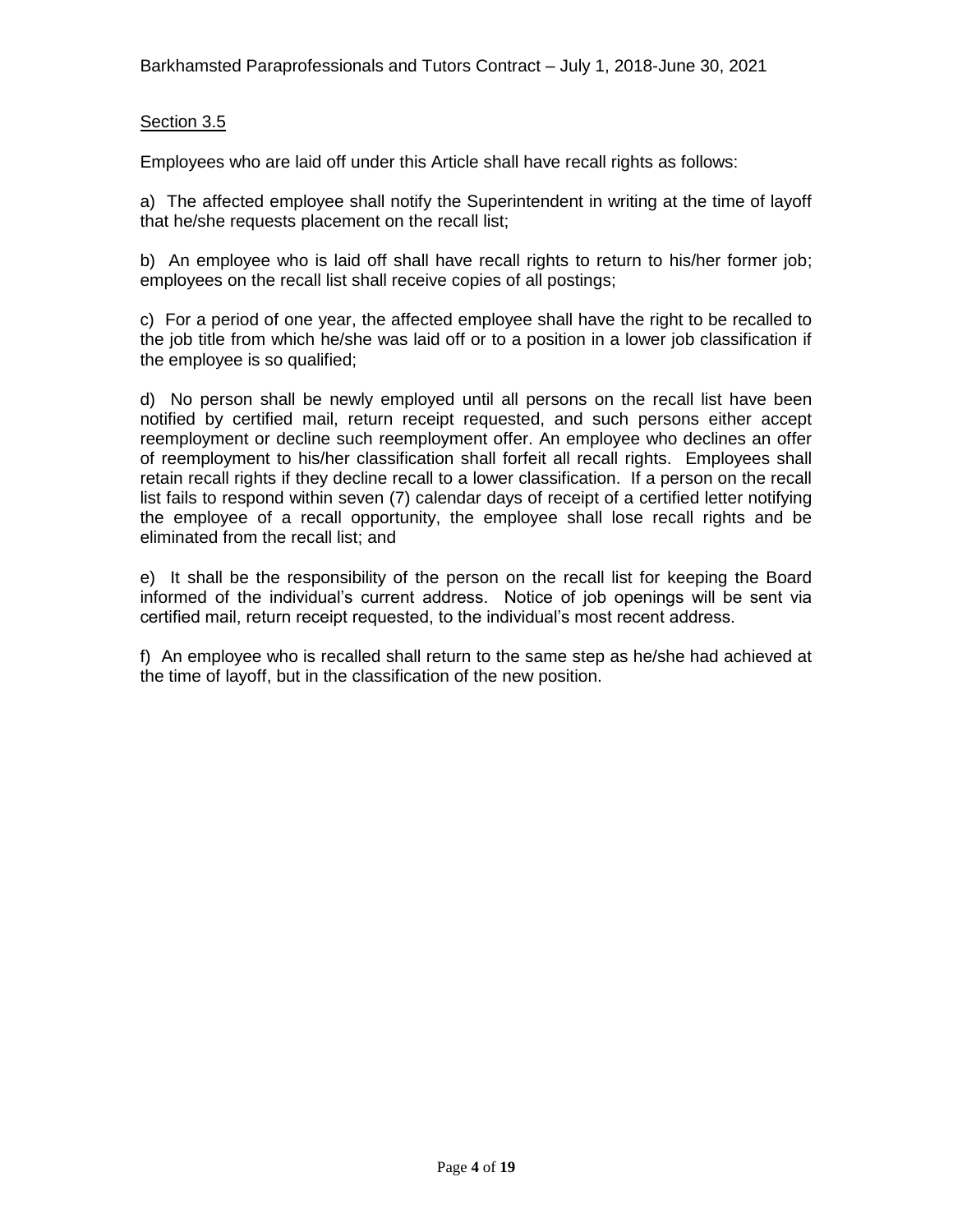# **ARTICLE IV VACANCIES**

# Section 4.1

a) When a vacancy exists or a new job classification is created in the bargaining unit, the position shall be posted contemporaneously to employees within the bargaining unit at each school location and to individuals outside the bargaining unit. The posting shall include the position, the location, the pay scale, and the hours of work. The Union President will be notified once the job is filled. The internal notice of vacancy or a new job classification shall be posted for five (5) working days at each school location.

b) Vacancies, promotions or new classifications shall be filled on the basis of the most senior qualified applicant.

c) An employee who is permanently selected to fill a vacancy in a higher or lower classification shall be compensated at the rate in the new classification at the same step held in the previous classification.

d) Temporary transfers of employees (defined as a period of up to twenty (20) consecutive days) shall be made in accordance with the best interests of the school system. Employees so transferred shall remain at their current rate of pay for the period of the temporary transfer. .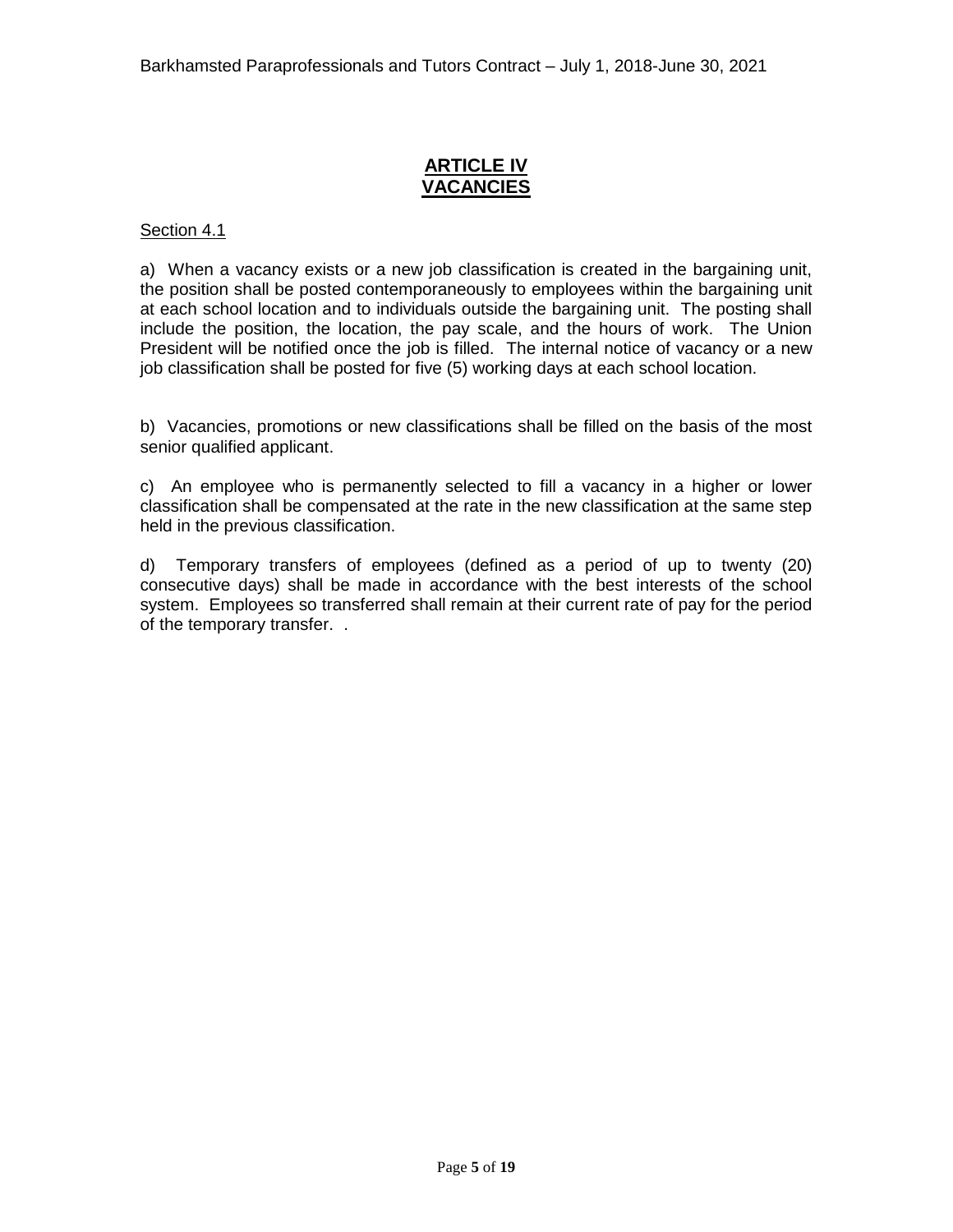# **ARTICLE V HOURS OF WORK**

#### Section 5.1

The normal hours of employment shall be scheduled between the hours of 8:15 a.m. and 3:30 p.m., Monday through Friday. The work schedule for all bargaining unit employees shall be determined by the Principal**.** The normal schedule for bargaining unit employees shall be up to thirty-five (35) hours per week, dependent upon the position as determined by the Superintendent or the Superintendent's designee. When possible, the Principal shall provide reasonable notice of any changes in the work schedules and assignments to the Union and shall discuss such changes with the Union prior to implementing the new schedules.

#### Section 5.2

The work year shall be comprised of at least 183 working days. Employees may also be given the opportunity to attend outside work related conferences and classes as determined by the Superintendent and/or his/her designee, with no loss of pay.

#### Section 5.3

All employees shall receive one and one-half times their regular hourly rate of pay for all work performed in excess of forty (40) hours in any workweek.

#### Section 5.4

All work performed beyond an employee's total work week or work day must be approved in advance by the Superintendent or his/her designee.

#### Section 5.5

All employees shall be guaranteed a duty-free lunch period for a full half-hour.

# Section 5.6

In the event of a delayed opening or early closing, all employees will be paid for those hours actually worked. However, after the third time in a school year that there has been an early closing and/or delayed opening, the employee will be provided with an opportunity to make up, at the employee's option, the time lost due to the early closing or delayed opening (excluding the time lost from the first three early closings and/or delay openings) through either assigned work or professional development, as determined by the Superintendent or the Superintendent's designee..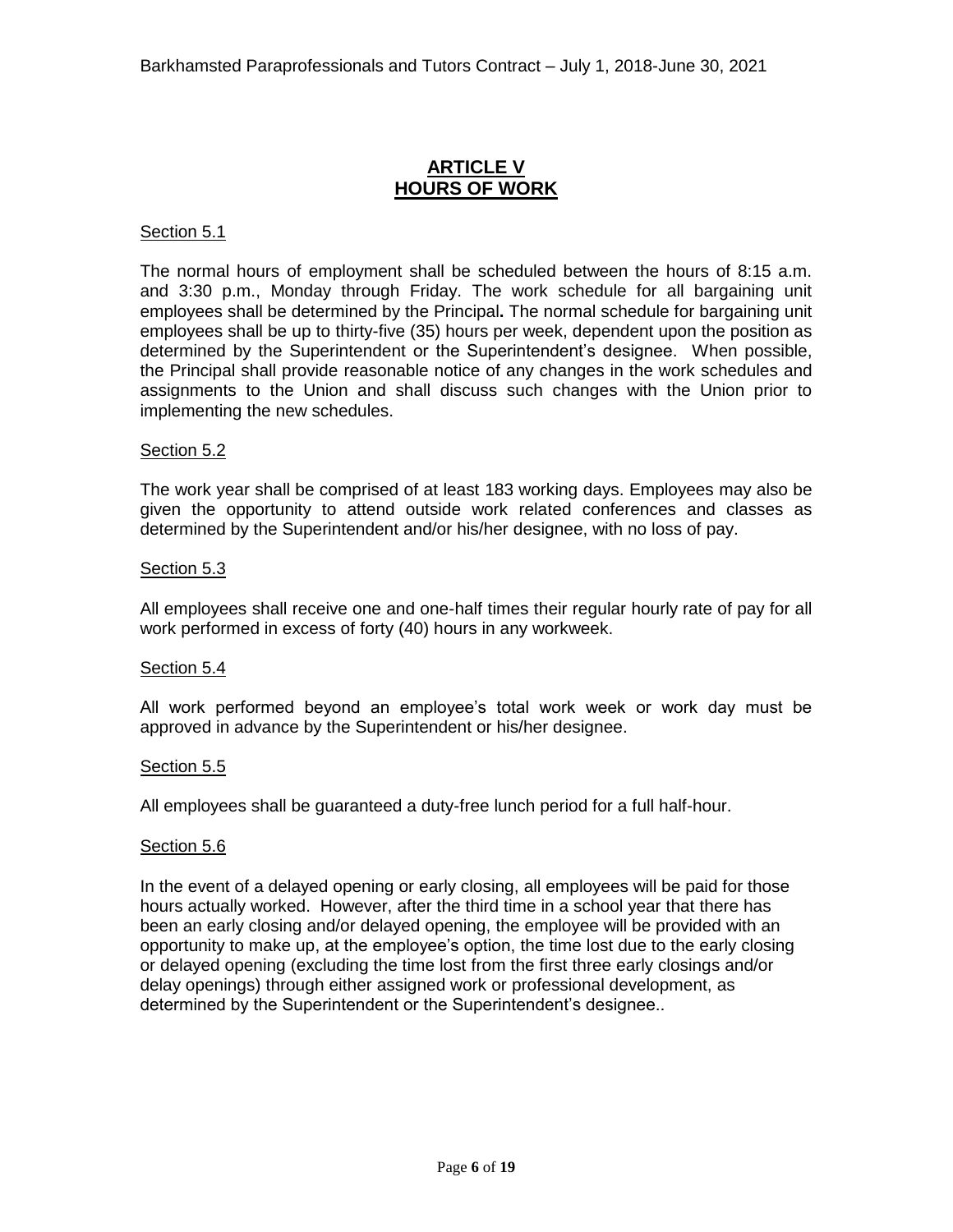# **ARTICLE VI MAN**A**GEMENT RIGHTS**

Unless expressly and specifically limited, modified, abridged or relinquished by a specific provision of this Agreement, and whether exercised or not, the rights, powers and authority heretofore held by the Board of Education, pursuant to any charter, general or special statute, ordinance, regulation or other lawful provision, over the complete operation, practices, procedures and regulations with respect to employees covered by this Agreement shall remain solely and exclusively in the Board, including, but not limited to, the following: to determine the standards of services to be offered by Board employees; to determine the standards of selection for Board employment; to direct its employees; to take disciplinary action; to relieve its employees from duty because of lack of work or for other legitimate reasons; to issue reasonable rules, policies and regulations, including those affecting working conditions and, from time to time, to change those rules and policies and enforce said policies and rules; to maintain the efficiency of governmental operations; to determine work schedules; to determine the methods, means and personnel by which the Board's operations are to be conducted; to determine the content of job classifications; to exercise complete control and discretion over its organization and technology of performing its work; and to fulfill all of its legal responsibilities. Except where another specific provision of this Agreement is involved, the exercise of the above-listed rights shall not be subject to the grievance and arbitration procedure.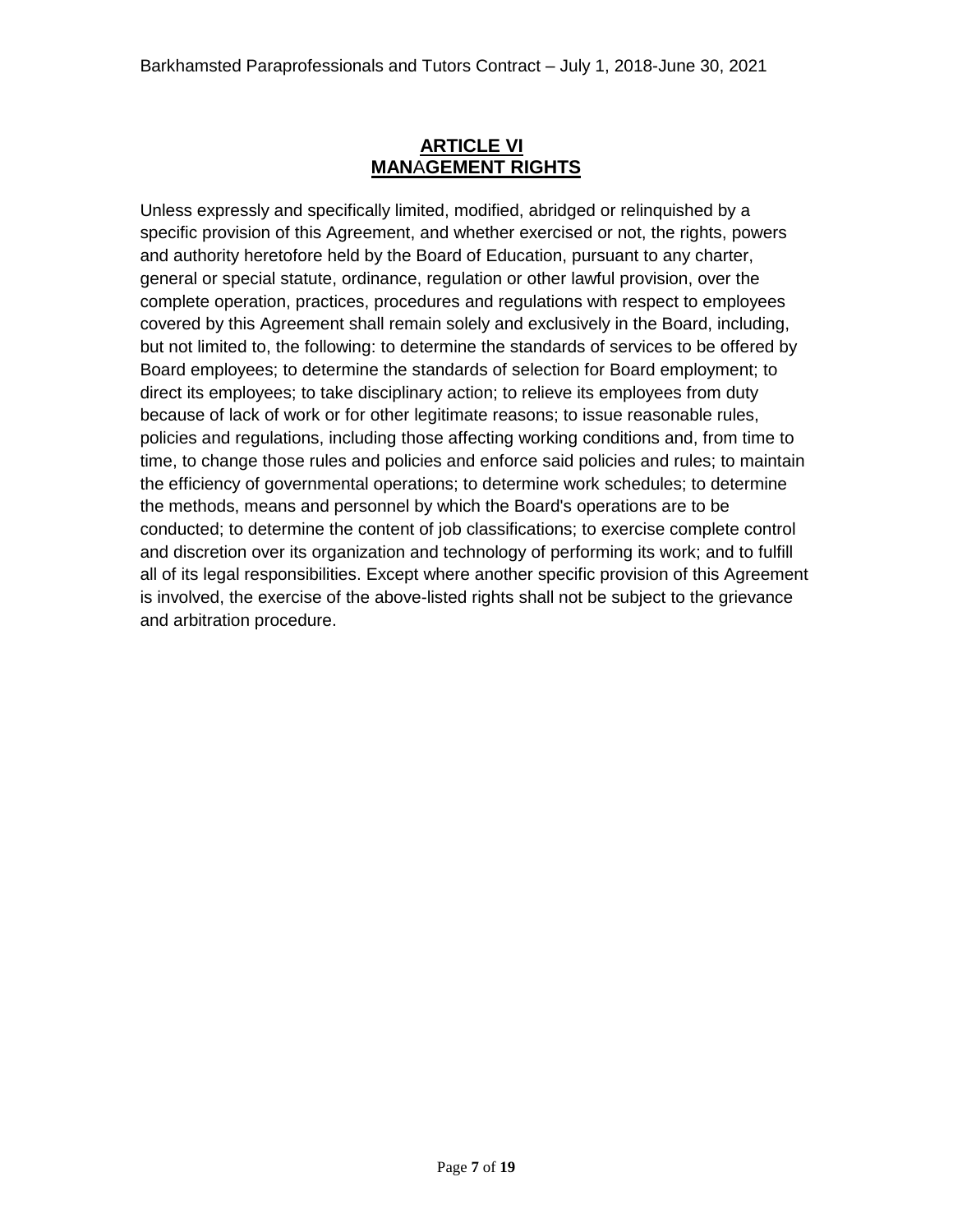# **ARTICLE VII LEAVES OF ABSENCE**

### Section 7.1 - Sick Leave

a) A bargaining unit employee may be absent from work with pay during such period as actual illness or injury prevents him/her from performing their duties.

b) Sick leave shall continue to accumulate during leaves of absence with pay.

c) Employees shall receive ten (10) sick leave per year, cumulative to 80 days.

# Section 7.2 - Jury Duty

An employee who is called for jury duty shall receive the necessary leave to fulfill this legal obligation. Such leave shall not be deducted from the employee's accrued sick leave or personal leave accounts. Employees on jury duty shall be paid the difference between the employee's regular rate of pay and the fee received from serving as a juror. However, no employee on jury duty shall receive more compensation than normally would have been received in their regular work week. An employee called to jury duty shall furnish the Board with a notice to serve as evidence of attendance

#### Section 7.3 - Military Leave

The Board shall comply with all applicable state and federal laws with respect to the granting of military leave. Copies of orders for active duty shall be supplied to the Superintendent or his/her designee prior to the commencement of military leave.

#### Section 7.4 - Family and Medical Leave

Employees who have worked for the Board of Education for at least twelve (12) months and who have worked at least 950 hours preceding commencement of the requested leave may submit a written request to the Board of Education seeking up to twelve (12) weeks unpaid leave during any twelve (12) month period in accordance with the Federal Family and Medical Leave Act ("FMLA"), 29 U.S.C. Section 1601, *et seq.* and in accordance with State Law. If the requested leave is granted by the Board of Education, any accumulated paid leave time must be exhausted first in situations where the leave being taken by the employee is covered by the FMLA, and said paid leave shall be included in, and shall not be in addition to, the aforementioned twelve (12) weeks of allowable leave. A medical certificate in accordance with the law shall be required for FMLA leave situations.

Employees on leave under this provision will not continue to accumulate sick leave; however, the continuity of employment shall be preserved for purposes of seniority.

Employees on leave under this provision shall have their health insurance coverage maintained during such leave on the same terms as if the employee had continued work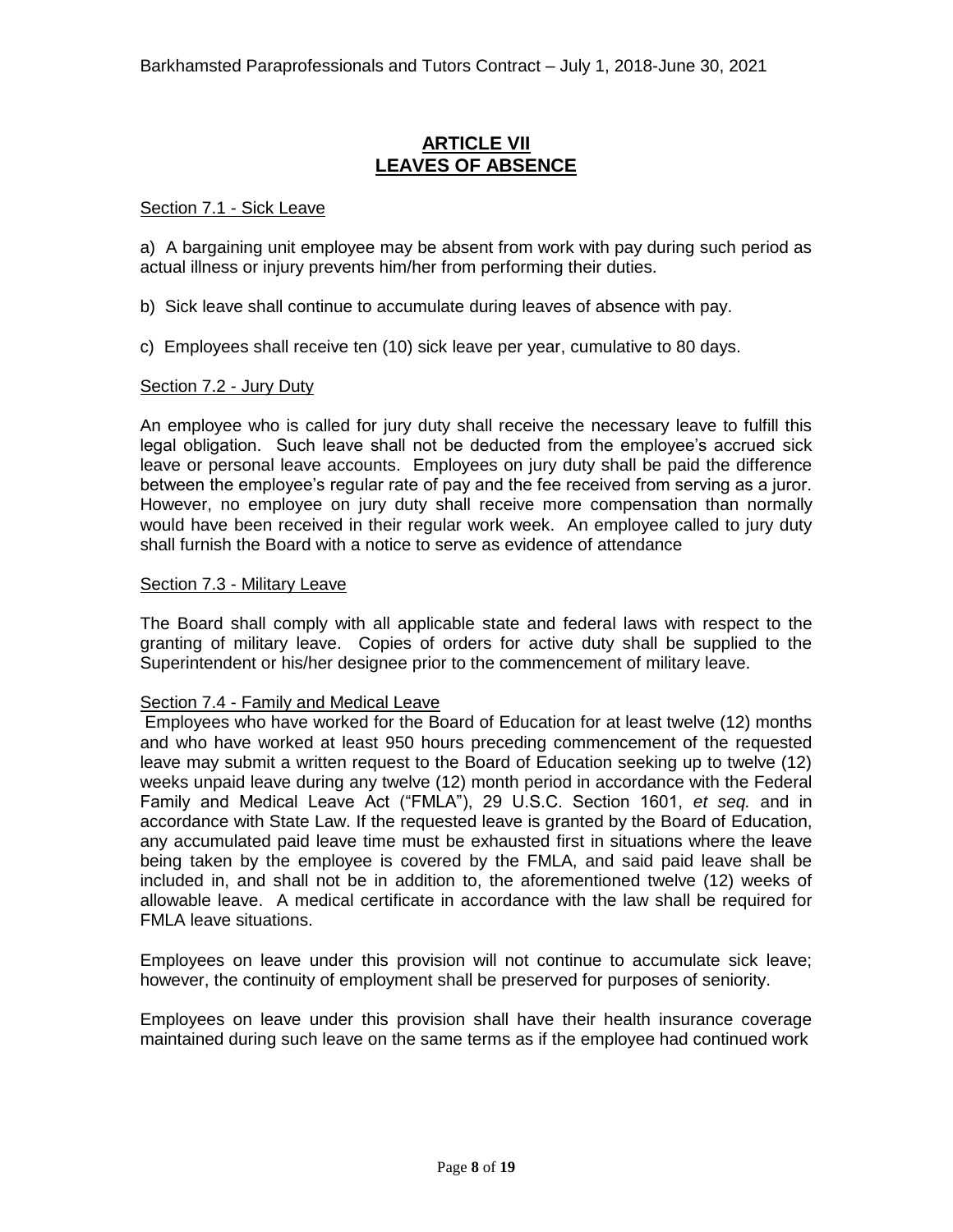# Section 7.5 Personal Days

Employees shall be granted three (3) days (noncumulative), without loss of pay, for personal business that cannot be transacted other than during the workday. Days taken for personal business should not be taken by more than one employee at the same time, if possible, nor in a manner which would restrict or prohibit the normal operation of the school program. Personal days may not be taken on any day immediately prior to or immediately following a vacation or a vacation day except with prior approval. Personal days may be used for personal business that cannot be completed at times other than regular school hours, for example, care of ill members of the immediate family, attendance at graduation exercises or travel to graduation for selfor an immediate family member, marriage of self or a member of the immediate family and compulsory legal matters or an emergency situation.

#### Section 7.6 Extended Leave

Any time off without pay may be granted under extenuating circumstances subject to prior approval of the Board. Extended leaves of absence without pay may be granted by the Board of Education upon recommendation of the Superintendent or his/her designee.. Requests for such time off without pay or extended leaves without pay may not be unreasonably denied.

# Section 7.7 - Bereavement Leave

A total of five (5) days leave, with pay, shall be allowed for the death of an employee's spouse, child, or parent as well as employee's brother, sister, grandparent, parent inlaw, sibling in-law, aunt, uncle or grandchild.

The Superintendent or his/her designee may, in his/her discretion, grant bereavement leave for the deaths of individuals other than those listed above without pay. The Superintendent's or his/her exercise of his/her discretion in this matter shall not be subject to the grievance procedure.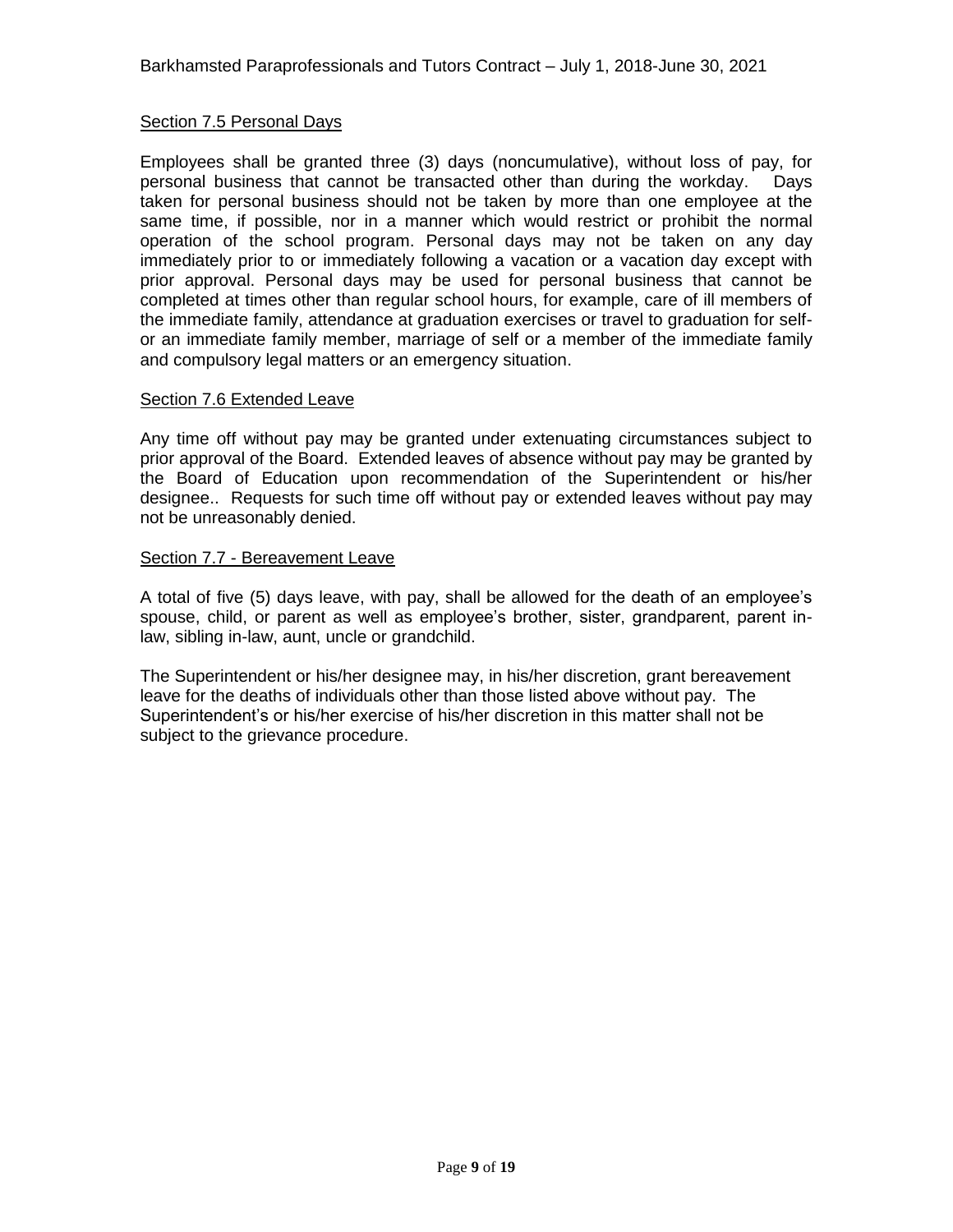# **ARTICLE VIII HEALTH INSURANCE BENEFITS**

# Section 8.1

The Board shall provide for each employee the following health insurance or a comparable insurance, individual coverage only:

The HSA/HDHP plan with a \$2,250 Individual deductible and Prescription Drug Co-pay of \$5/\$15/\$30 after the plan deductible is met will be the health insurance plan offered by the Board as well as individual Dental insurance coverage.

The employee premium share of the health insurance and dental plan shall be 20% effective July 1, 2018, and shall remain at 20% for the duration of this Agreement.

The Board will contribute 50% of the single person deductible, which for each year of this Agreement is \$1,125.00 toward the single person deductible of \$2,250.00, payable to the employee through direct deposit to their Health Savings Account with one-half deposited with the first pay check of September of each year and the other half with the first pay check in January of each year.

# Section 8.2

In the event that the Board can provide substantially equivalent benefits and services through an alternate carrier of its own choice it may do so. Prior to changing carriers the Board shall provide the Union with the plans for review.

# Section 8.3

Any individual qualified for single coverage who elects to waive coverage will be reimbursed \$550.

# **ARTICLE IX RETIREMENT PLAN**

All eligible employees shall be enrolled in the Town of Barkhamsted pension plan. All employees will be provided with group life insurance in the amount of \$7,000 per year.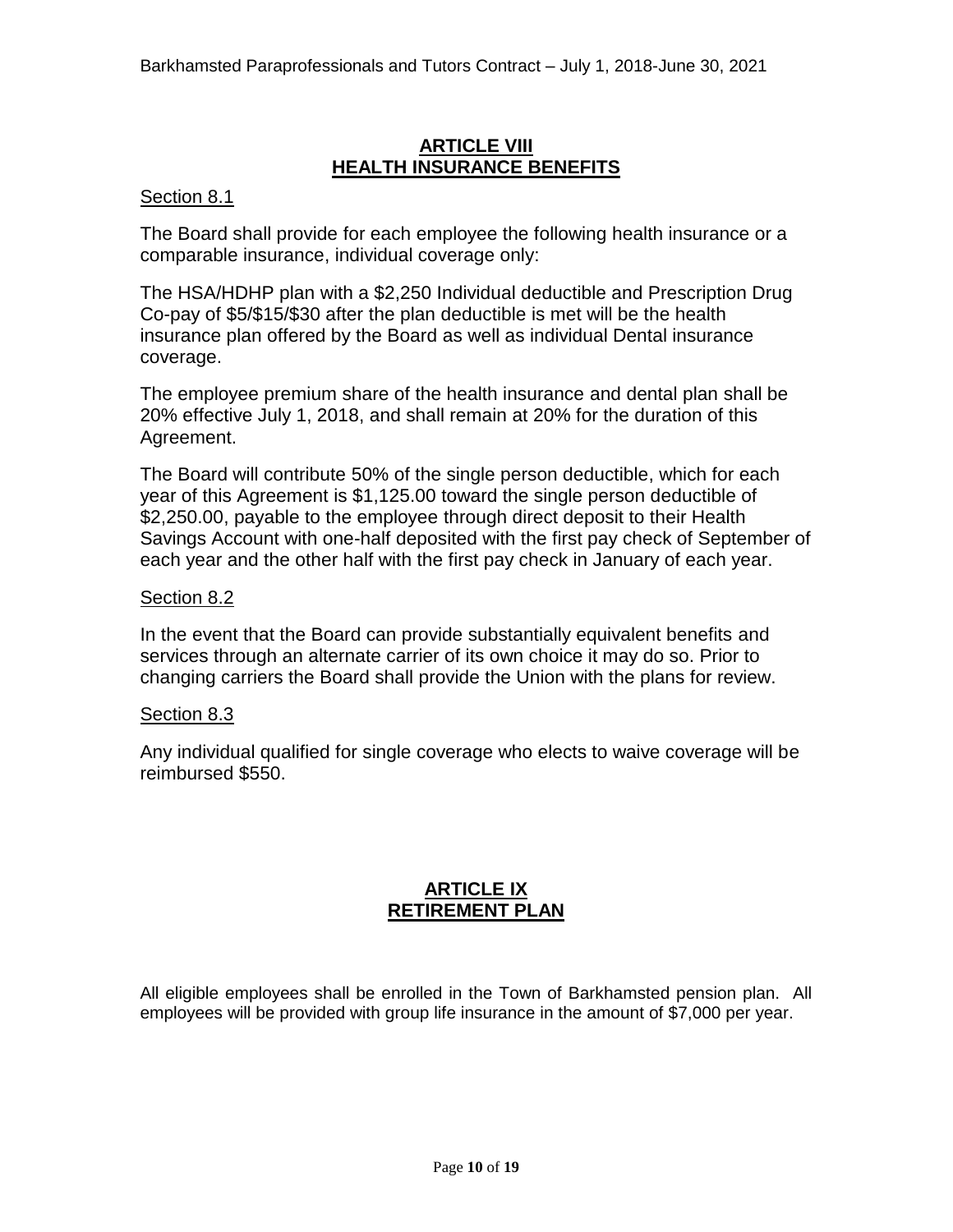# **ARTICLE X BULLETIN BOARDS**

The Board shall permit the use of a bulletin board by the Union for purposes of posting notices concerning local Union business and job vacancies. The Principal shall determine the location of the bulletin board.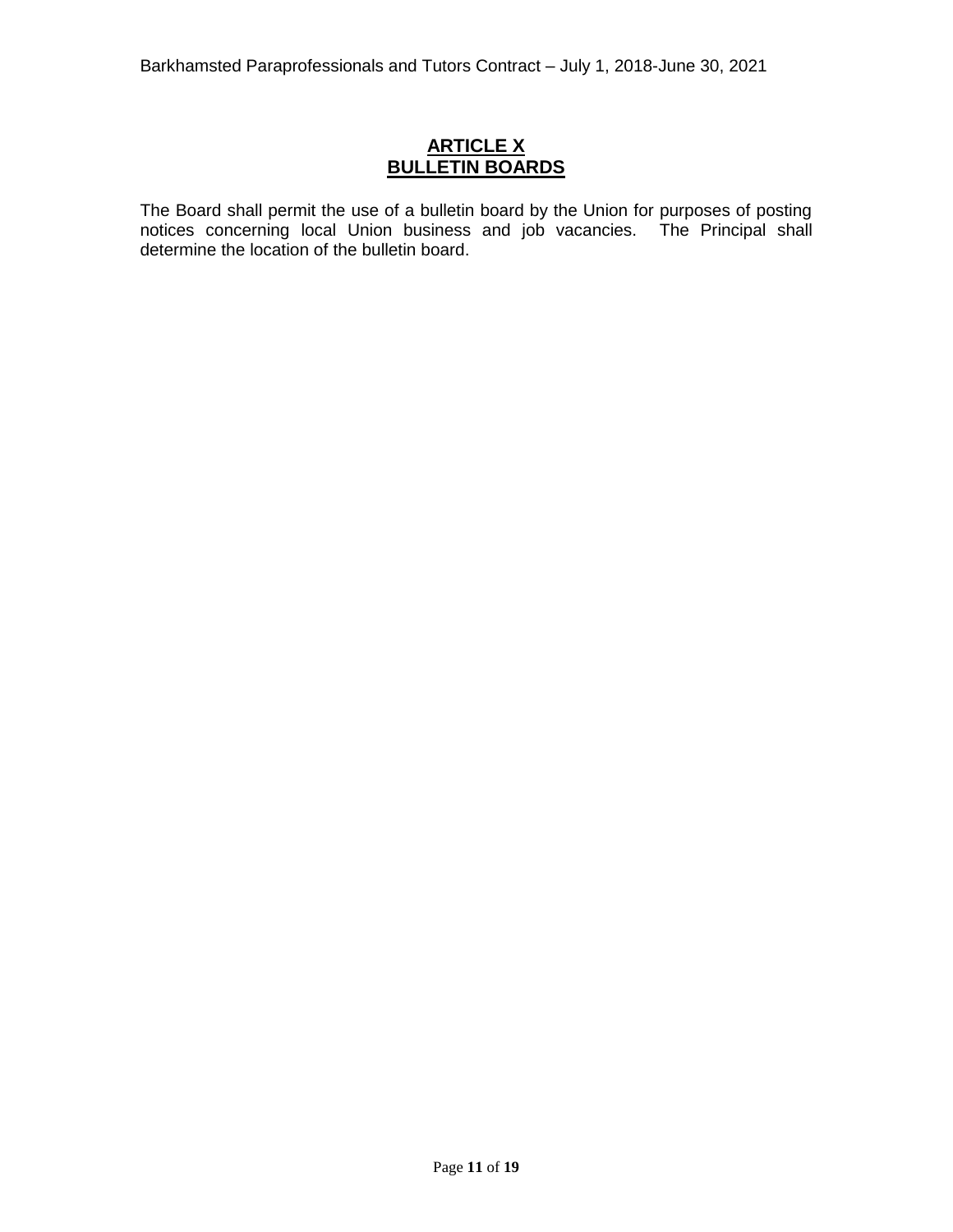# **ARTICLE XI WAGES**

# Section 11.1

The wage rates to be paid during the term of this Agreement are found in Appendix A of this Agreement. Reflected on Appendix A is that effective to July 1, 2018, bargaining unit members shall receive a 2.5% increase; and thereafter shall receive a 2.5% increase effective July 1, 2019, and a 2.5% increase effective July 1, 2020.

# **ARTICLE XII DISCIPLINE**

#### Section 12.1

Discipline will be in accordance with just cause. The employee and the Union President will be given copies of any written disciplinary action.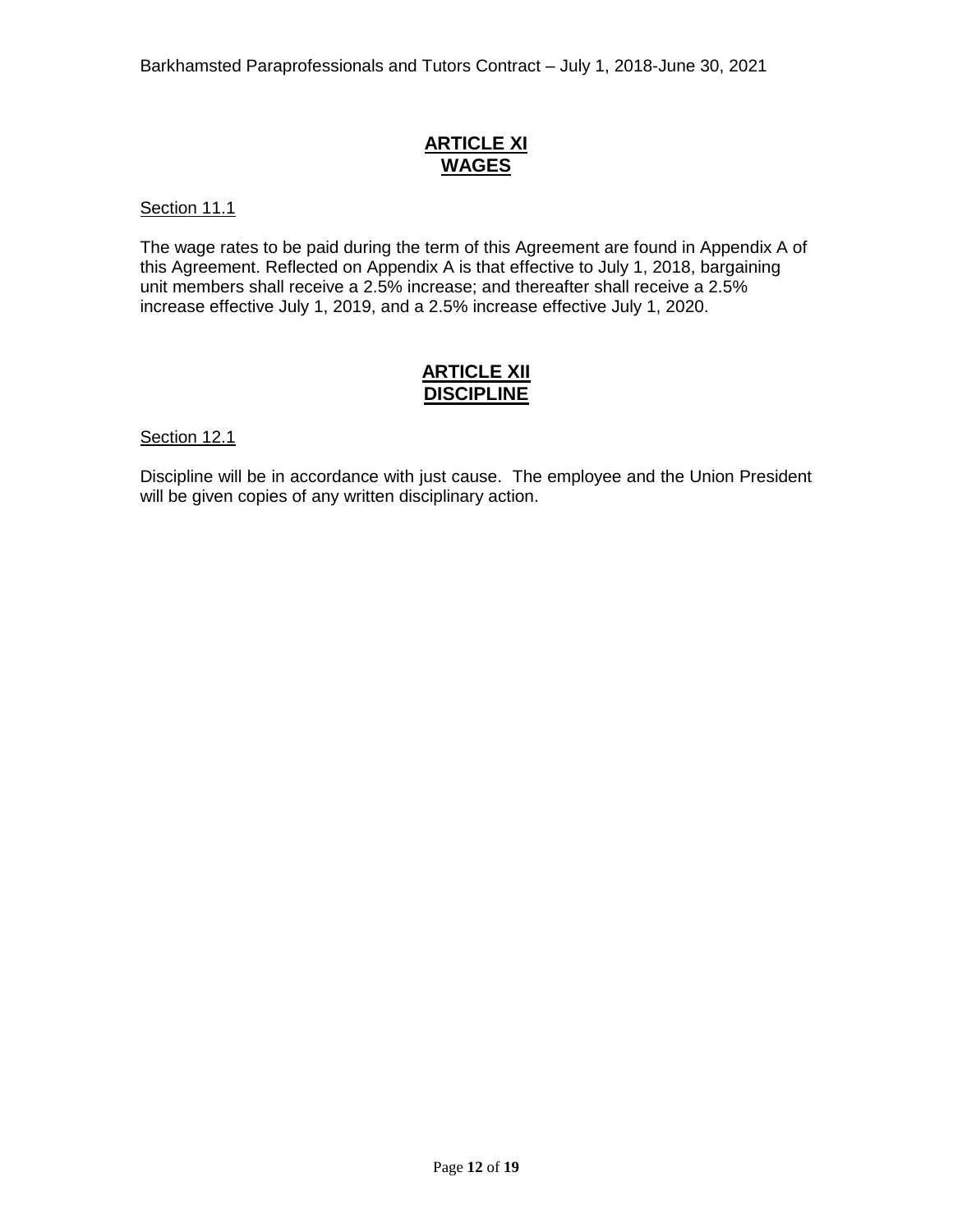# **ARTICLE XIII GRIEVANCE PROCEDURE**

#### Section 13.1

The purpose of the grievance procedure shall be to settle employee grievances on as low an administrative level as possible.

#### Section 13.2

A grievance is defined as a complaint by an employee or the Union that there has been a violation, misinterpretation or misapplication of a specific provision of this contract.

#### Section 13.3

No grievance may be filed after ten (10) working days of the event giving rise to it or after ten (10) working days after the employee and/or the Union knew or should have known of such event.

Grievances not filed within the ten-day period defined herein shall be deemed forfeited and not arbitrable.

# Section 13.3.1

An arbitrator shall have no authority to amend, revise or in any way modify the terms of this Agreement through his/her awards.

#### STEP ONE

Any employee who has a grievance shall consult with their Union representative and reduce the grievance to writing and submit it to the School Principal within the time limits specified above, who shall attempt to settle the dispute. The School Principal shall meet with all parties concerned within five (5) working days of his/her receipt of the grievance and the decision shall be submitted in writing to the aggrieved employee and his/her representative within five (5) working days following the meeting.

#### STEP TWO

If the employee and his/her representative are not satisfied with the decision rendered by the School Principal, the Union may submit the grievance in writing to the Superintendent or his designee within ten (10) working days after the decision in Step One. The Superintendent or his/her designee shall meet with all parties within twenty (20) working days of his/her receipt of the grievance, and the Superintendent or his/her designee shall render a decision in writing to the employee and the Union within ten (10) working days of the meeting.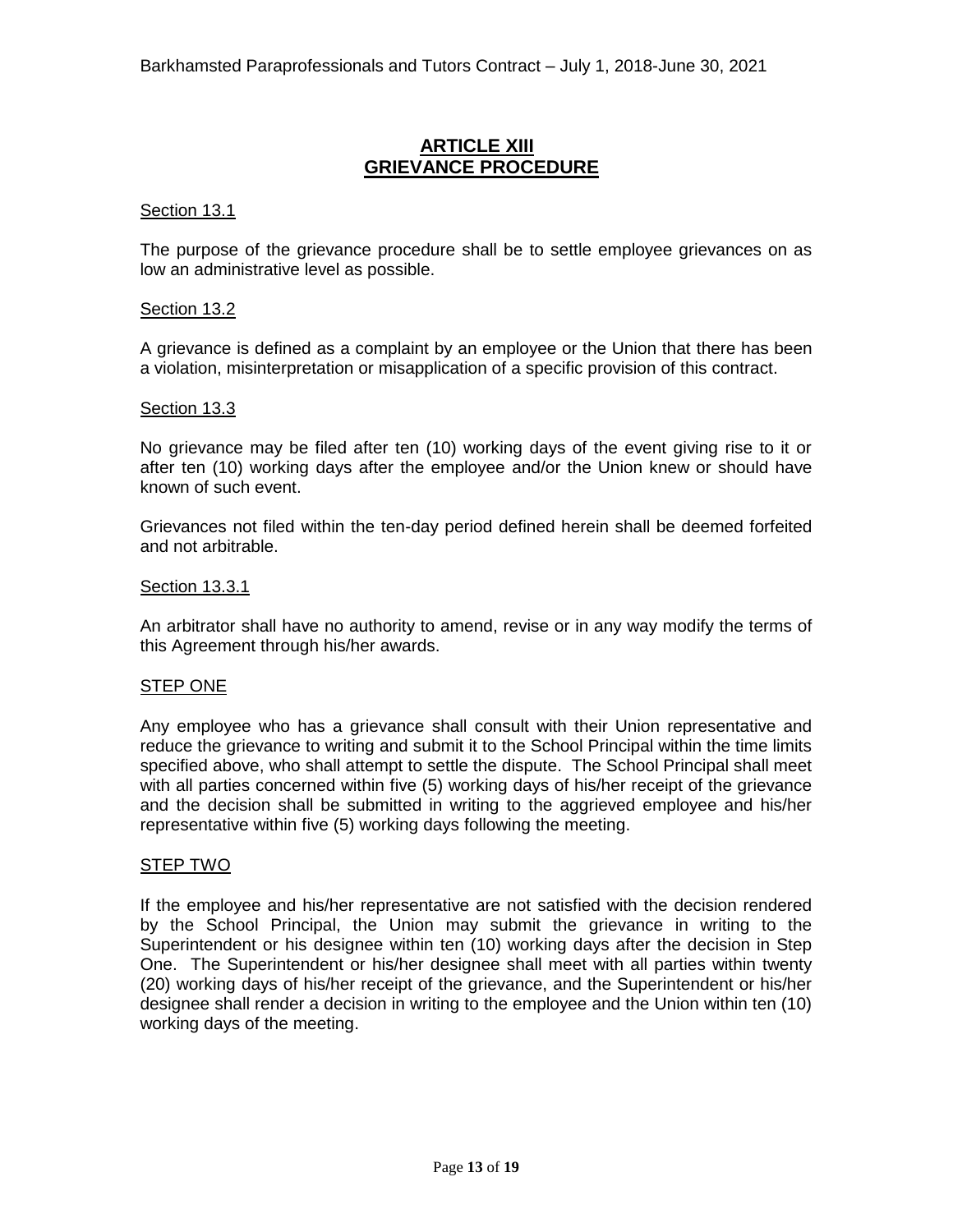# STEP THREE

If the employee and his/her representative are not satisfied with the decision rendered by the Superintendent or his/her designee, the Union may submit the grievance in writing to the Board of Education within ten (10) working days after the decision in Step Two. The Board of Education shall meet with all parties concerned within twenty (20) working days of its receipt of the grievance, and the Board of Education shall render its decision in writing to the employee and the Union within thirty (30) working days of the meeting.

# STEP FOUR

If the employee and his/her representative are not satisfied with the decision rendered by the Board, within twenty (20) working days after receipt of the Board's written decision, the Union may submit the grievance to arbitration. Either party may elect either of the following to hear the grievance:

 A. The Connecticut State Board of Mediation and Arbitration or the American Arbitration Association, as chosen by the Board; provided, however, if the Board choses the American Arbitration Association, it shall pay the fees and costs associated with the arbitration.

# Section 13.4

Time limits beyond those stipulated in this grievance procedure may be changed by mutual written agreement of the parties concerned.

#### Section 13.5

The parties may use the Connecticut State Board of Mediation and Arbitration for purposes of mediating the grievance prior to Step Four. If necessary, the grievance may be filed for arbitration twenty (20) working days after mediation.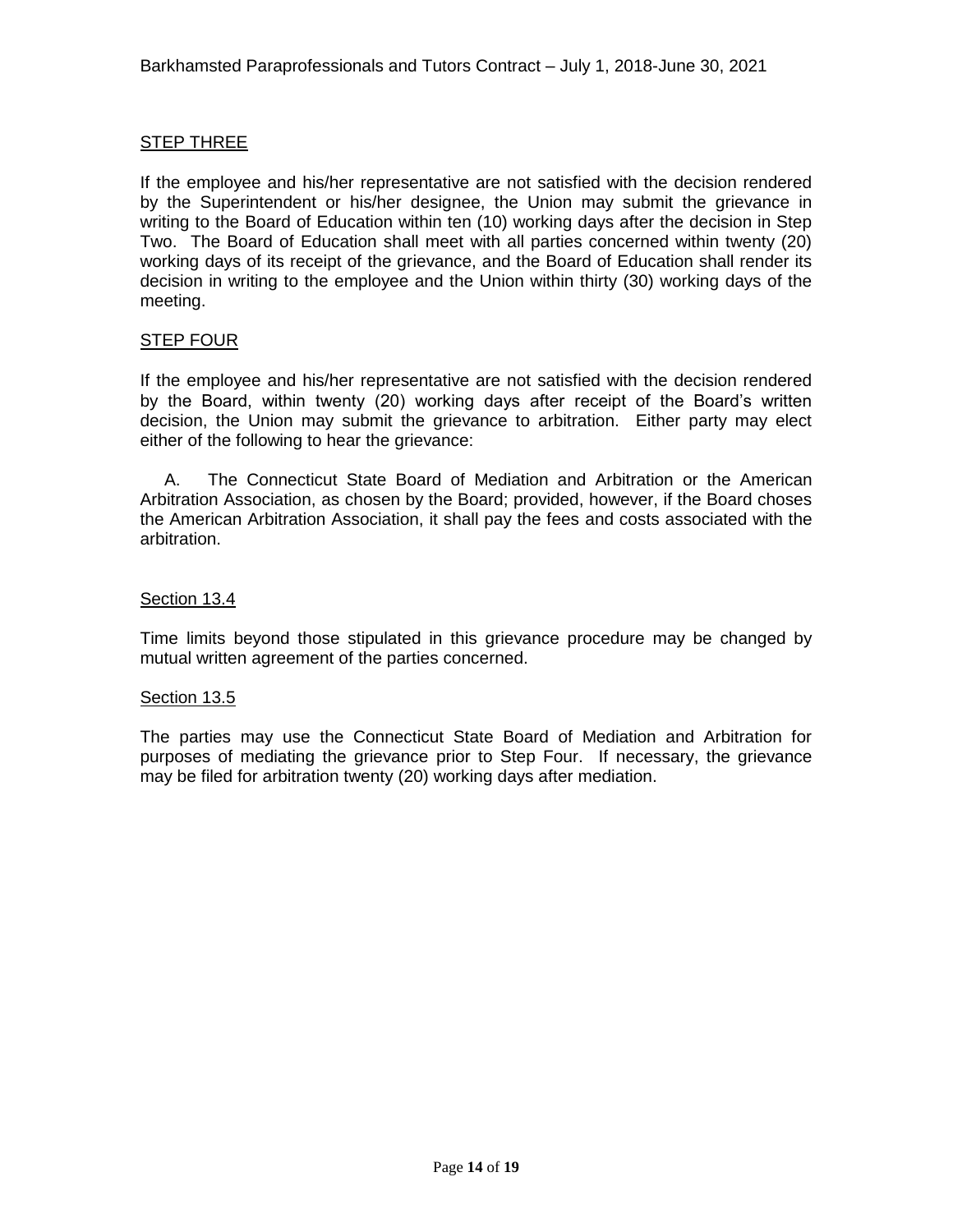# **ARTICLE XIV NO STRIKE - NO LOCK OUT**

The Board agrees that there will be no lock out of any employee or employees during the life of this Agreement. The Union and the bargaining unit employees covered there under expressly agree that there will be no strike or other direct or indirect concerted refusal to perform services, slowdown, picket, engage in a work stoppage during the life of this Agreement.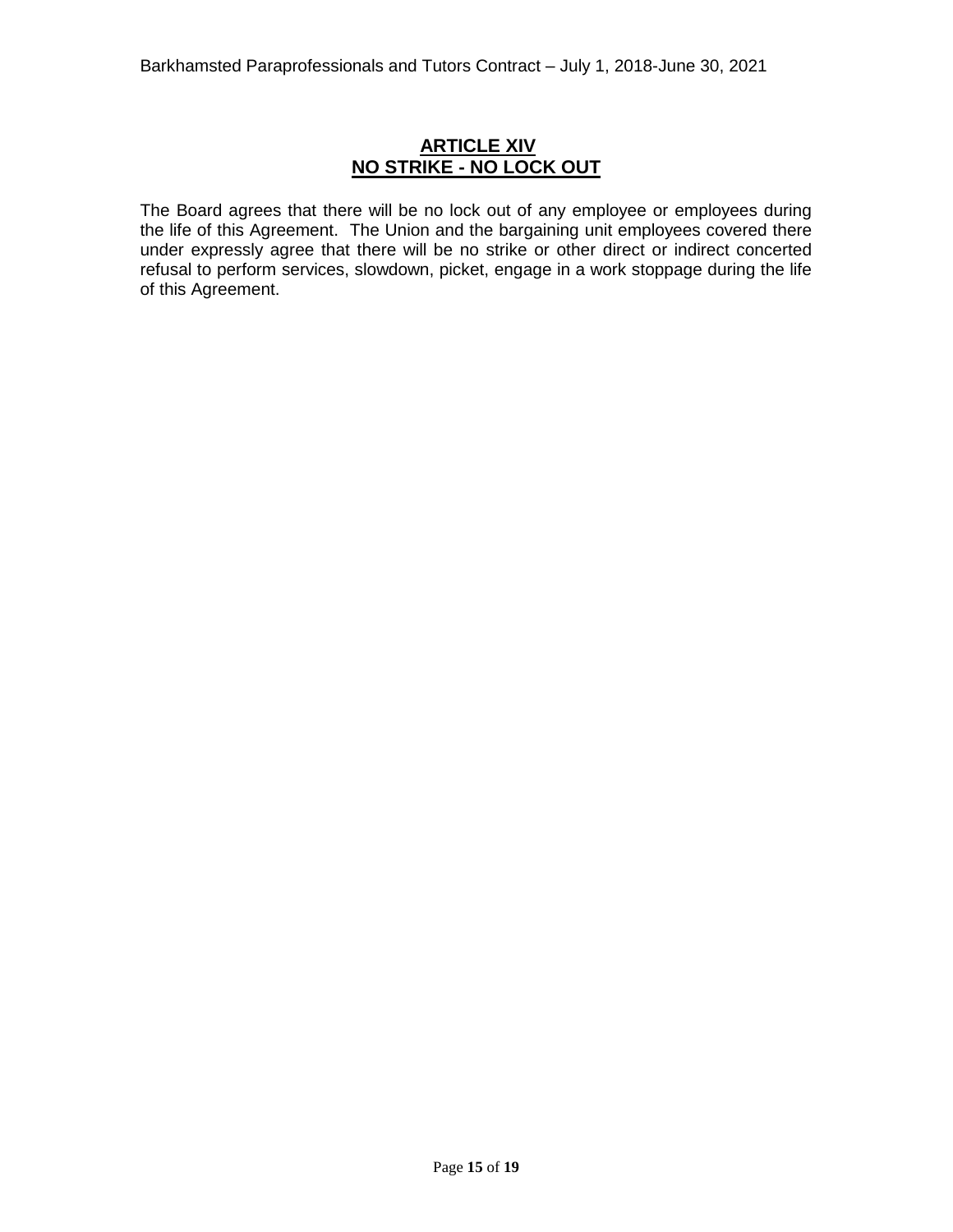# **ARTICLE XV SAVINGS CLAUSE**

In the event that any provision of this Agreement is, or at any time, ultimately declared invalid by a court of established and competent legal jurisdiction, the balance and remainder of this Agreement shall remain and continue in full force and effect.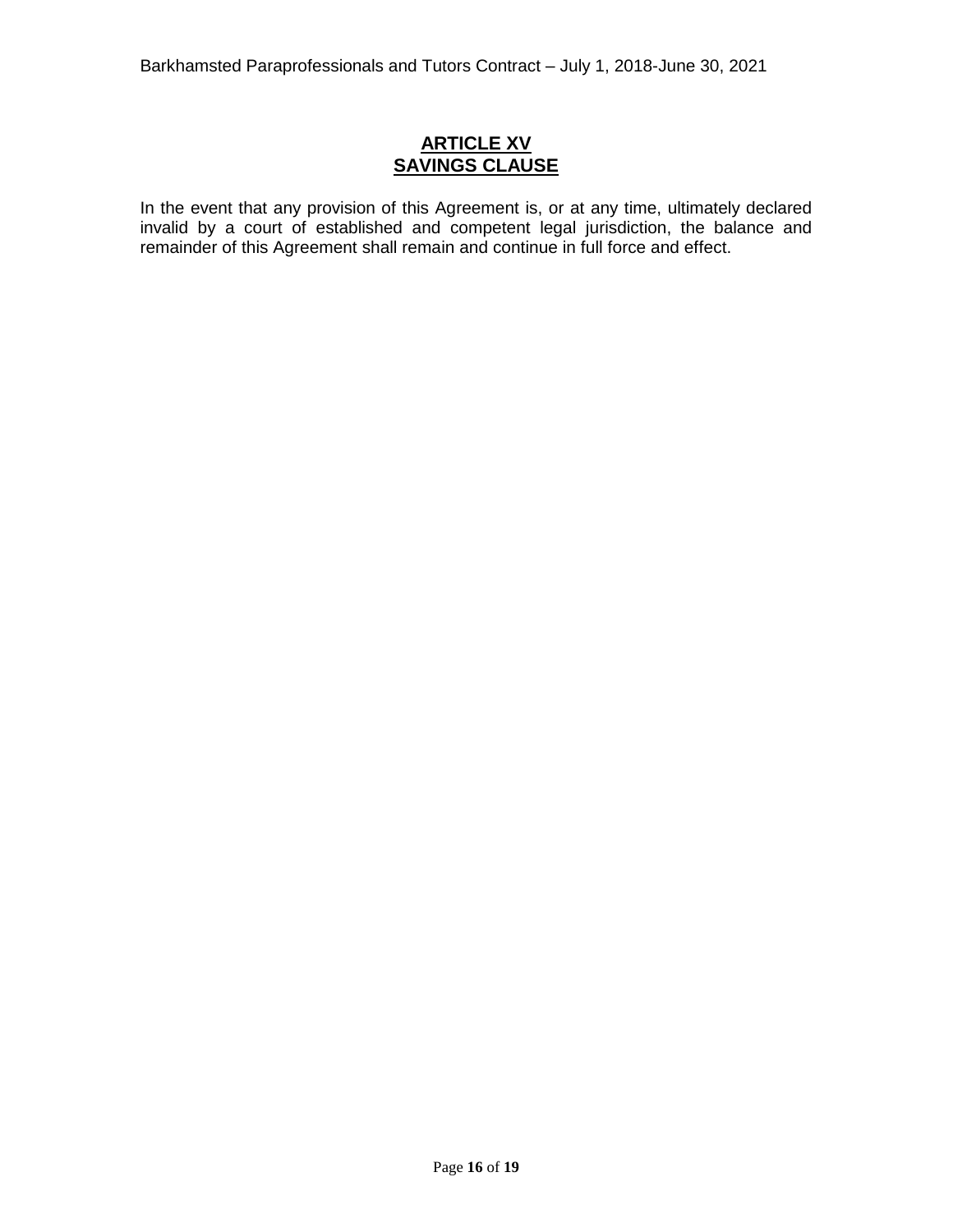# **ARTICLE XVI MISCELLANEOUS**

### Section 16.1

The Board shall provide each current bargaining unit employee and each newly hired bargaining unit employee with a copy of this Agreement.

### Section 16.2

The Internal Revenue Service mileage rate shall be paid to employees for all miles driven in their personal vehicles while on approved school business.

# Section 16.3

.

When resigning a position, the employee will provide written notice to the Superintendent ten (10) working days in advance of the employee's last day of employment.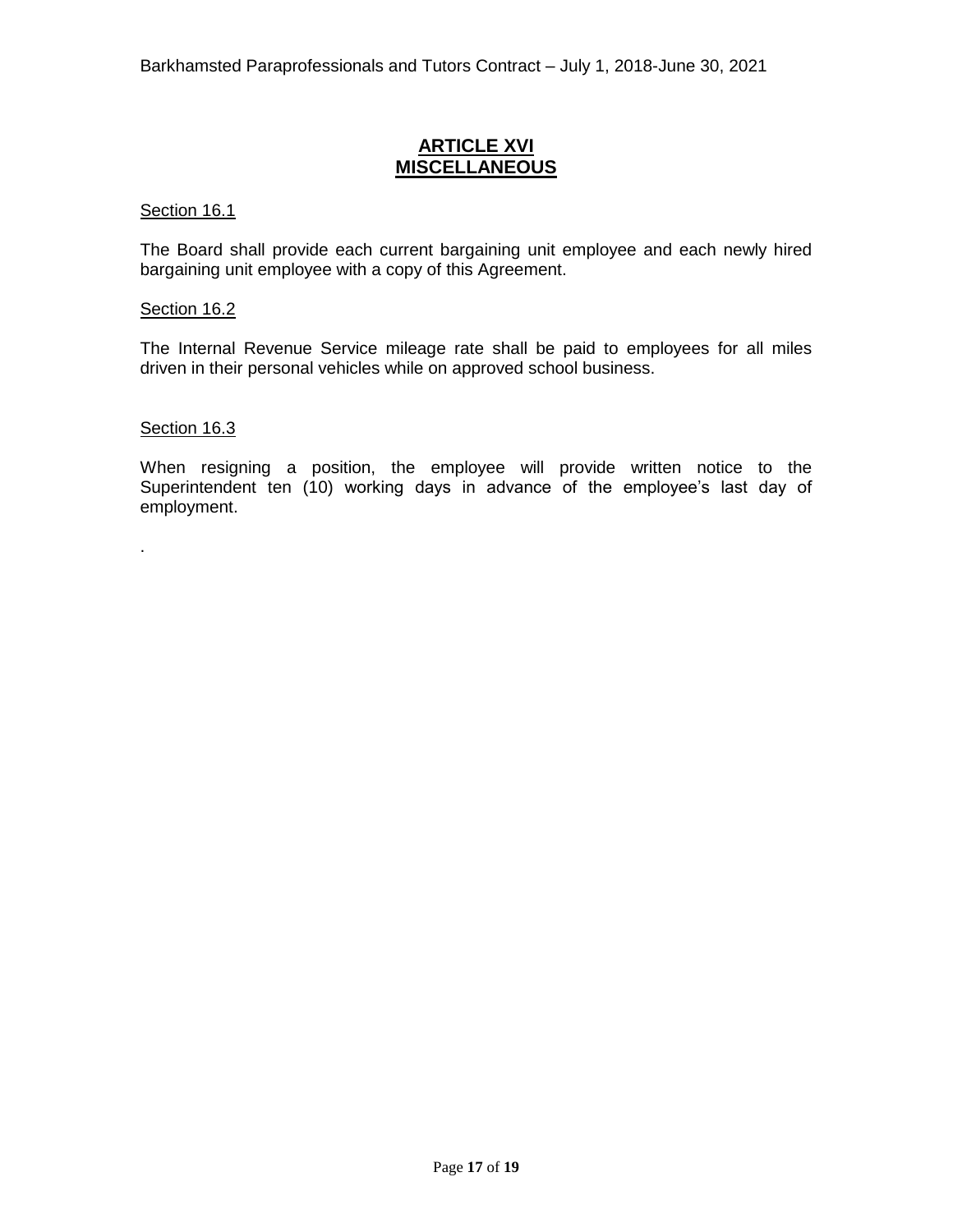Barkhamsted Paraprofessionals and Tutors Contract - July 1, 2018-June 30, 2021

# **ARTICLE XVII**

# **DURATION**

The Agreement shall be effective July 1, 2018 and shall remain in full force and effect through June 30, 2021. This Agreement shall be automatically renewed from year to year thereafter unless either party notifies the other in writing no later than January 1. 2021 of its desire to negotiate a successor to this Agreement. In the event that such notice is given, negotiations shall commence no later than thirty (30) days following such notice. This Agreement shall remain in full force and effect during the period of change  $dates-$ 

In witness whereof, the parties hereto have set their hands this day of December , 2017.

For the Barkhamsted Board of Education For Local 1303 of Council #4

AFSCME, AFL-CIO